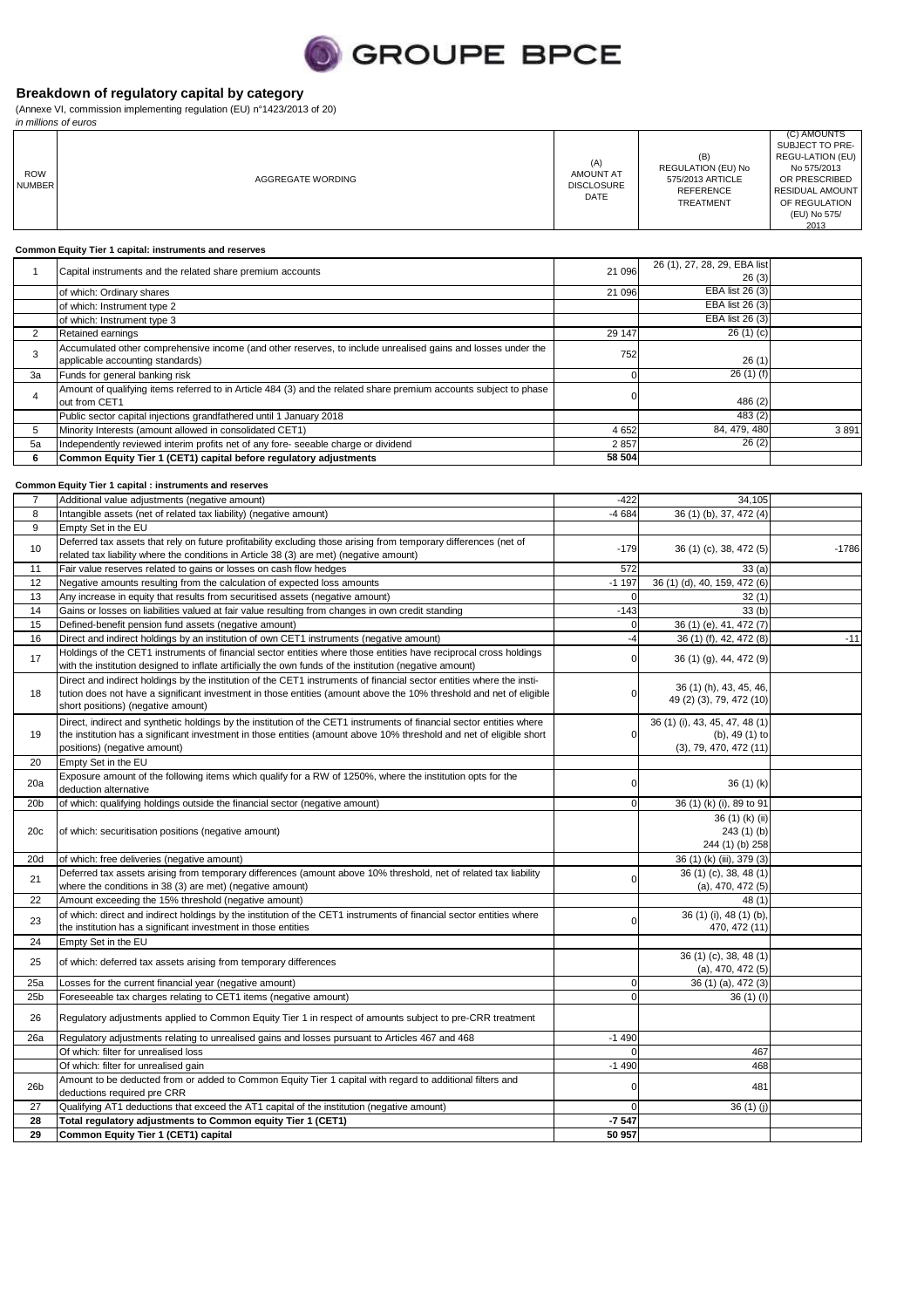

(Annexe VI, commission implementing regulation (EU) n°1423/2013 of 20)

|                             | in millions of euros                                                                                                                                                    |                                                             |                                                                                       |                                                                                                                                                       |  |
|-----------------------------|-------------------------------------------------------------------------------------------------------------------------------------------------------------------------|-------------------------------------------------------------|---------------------------------------------------------------------------------------|-------------------------------------------------------------------------------------------------------------------------------------------------------|--|
| <b>ROW</b><br><b>NUMBER</b> | AGGREGATE WORDING                                                                                                                                                       | (A)<br><b>AMOUNT AT</b><br><b>DISCLOSURE</b><br><b>DATE</b> | (B)<br>REGULATION (EU) No<br>575/2013 ARTICLE<br><b>REFERENCE</b><br><b>TREATMENT</b> | (C) AMOUNTS<br>SUBJECT TO PRE-<br>REGU-LATION (EU)<br>No 575/2013<br>OR PRESCRIBED<br><b>RESIDUAL AMOUNT</b><br>OF REGULATION<br>(EU) No 575/<br>2013 |  |
|                             | Additional Tier 1 (AT1) capital: instruments                                                                                                                            |                                                             |                                                                                       |                                                                                                                                                       |  |
| 30                          | Capital instruments and the related share premium accounts                                                                                                              |                                                             | 51, 52                                                                                |                                                                                                                                                       |  |
| 31                          | of which: classified as equity under applicable accounting standards                                                                                                    |                                                             |                                                                                       |                                                                                                                                                       |  |
| 32                          | of which: classified as liabilities under applicable accounting standards                                                                                               |                                                             |                                                                                       |                                                                                                                                                       |  |
| 33                          | Amount of qualifying items referred to in Article 484 (4) and the related share premium accounts subject to phase<br>out from AT1                                       | 1689                                                        | 486 (3)                                                                               |                                                                                                                                                       |  |
|                             | Public sector capital injections grandfathered until 1 January 2018                                                                                                     |                                                             | 483 (3)                                                                               |                                                                                                                                                       |  |
| 34                          | Qualifying Tier 1 capital included in consolidated AT1 capital (including minority interests not included in row 5)<br>issued by subsidiaries and held by third parties |                                                             | 85, 86, 480                                                                           |                                                                                                                                                       |  |
| 35                          | of which: instruments issued by subsidiaries subject to phase out                                                                                                       |                                                             | 486(3)                                                                                |                                                                                                                                                       |  |
| 36                          | Additional Tier 1 (AT1) capital before regulatory adjustments                                                                                                           | 1689                                                        |                                                                                       |                                                                                                                                                       |  |

#### **Additional Tier 1 (AT1) capital: regulatory adjustments**

| 37              | Direct and indirect holdings by an institution of own ATI Instruments (negative amount)                                                                                                                                                                           |        | 52 (1) (b), 56 (a), 57, 475 (2)                                                                   |       |
|-----------------|-------------------------------------------------------------------------------------------------------------------------------------------------------------------------------------------------------------------------------------------------------------------|--------|---------------------------------------------------------------------------------------------------|-------|
| 38              | Holdings of the AT1 instruments of financial sector entities where those entities have reciprocal cross holdings<br>with the institution designed to inflate artificially the own funds of the institution (negative amount)                                      |        | 56 (b), 58, 475 (3)                                                                               |       |
| 39              | Direct and indirect holdings of the AT1 instruments of financial sector entities where the institution does not have a<br>significant investment in those entities (amount above the 10% threshold and net of eligible short positions)<br>(negative amount)      |        | 56 (c), 59, 60, 79, 475 (4)                                                                       |       |
| 40              | Direct and indirect holdings by the institution of the AT1 instruments of financial sector entities where the institution<br>has a significant investment in those entities (amount above the 10% threshold net of eligible short positions)<br>(negative amount) | $-40$  | 56 (d), 59, 60, 79, 475 (4)                                                                       | $-40$ |
| 41              | Regulatory adjustments applied to additional tier 1 in respect of amounts subject to pre-CRR treatment and<br>transitional treatments subject to phase out as prescribed in Regulation (EU) No 575/2013 (i.e. CRR residual<br>amounts)                            |        |                                                                                                   |       |
| 41a             | Residual amounts deducted from Additional Tier 1 capital with regard to deduction from Common Equity Tier 1<br>capital during the transitional period pursuant to article 472 of Regulation (EU) No 575/2013                                                      |        | $0\binom{472, 472(3)(a), 472(4), 472}{(6), 472(8)(a), 472(9), 472}$<br>$(10)$ (a), 472 $(11)$ (a) |       |
|                 | Of which: Own capital instruments                                                                                                                                                                                                                                 |        |                                                                                                   |       |
|                 | Of which: non-significant investments in the capital of other financial sector entities                                                                                                                                                                           |        |                                                                                                   |       |
|                 | Of which: significant investments in the capital of other financial sector entities                                                                                                                                                                               |        |                                                                                                   |       |
| 41 <sub>b</sub> | Residual amounts deducted from Additional Tier 1 capital with regard to deduction from Tier 2 capital during the<br>transitional period pursuant to article 475 of Regulation (EU) No 575/2013                                                                    | $-399$ | 477, 477 (3), 477 (4) (a)                                                                         |       |
|                 | Of which: Own capital instruments                                                                                                                                                                                                                                 | $-7$   |                                                                                                   |       |
|                 | Of which: non-significant investments in the capital of other financial sector entities                                                                                                                                                                           |        |                                                                                                   |       |
|                 | Of which: significant investments in the capital of other financial sector entities                                                                                                                                                                               | $-392$ |                                                                                                   |       |
| 41c             | Amount to be deducted from or added to Additional Tier 1 capital with regard to additional filters and deductions<br>required pre- CRR                                                                                                                            |        | 467, 468, 481                                                                                     |       |
| 42              | Qualifying T2 deductions that exceed the T2 capital of the institution (negative amount)                                                                                                                                                                          |        | 56(e)                                                                                             |       |
| 43              | Total regulatory adjustments to Additional Tier 1 (AT1) capital                                                                                                                                                                                                   | $-439$ |                                                                                                   |       |
| 44              | Additional Tier 1 (AT1) capital                                                                                                                                                                                                                                   | 1 250  |                                                                                                   |       |
| 45              | Tier 1 capital (T1 = CET1 + AT1)                                                                                                                                                                                                                                  | 52 207 |                                                                                                   |       |

**Tier 2 (T2) capital: instruments and provisions**

| 46  | Capital instruments and the related share premium accounts                                                                                                                                               | 14 019 | 62.63          |  |
|-----|----------------------------------------------------------------------------------------------------------------------------------------------------------------------------------------------------------|--------|----------------|--|
| 47  | Amount of qualifying items referred to in Article 484 (5) and the related share premium accounts subject to phase<br>out from T2                                                                         | 76     | 486(4)         |  |
|     | Public sector capital injections grandfathered until 1 January 2018                                                                                                                                      |        | 483(4)         |  |
| 48  | Qualifying own funds instruments included in consolidated T2 capital (including minority interests and AT1<br>instruments not included in rows 5 or 34) issued by subsidiaries and held by third parties |        | 87, 88, 480    |  |
| 49  | of which: instruments issued by subsidiaries subject to phase out                                                                                                                                        |        | 486(4)         |  |
| 50  | Credit risk adjustments                                                                                                                                                                                  | 463    | 62 ( c) et (d) |  |
| -51 | Tier 2 (T2) capital before regulatory adjustments                                                                                                                                                        | 14 558 |                |  |

### **Tier 2 (T2) capital: regulatory adjustments**

| 52              | Direct and indirect holdings by an institution of own T2 instruments and subordinated bans (negative amount)                                                                                                                                                                    | $-20$  | 63 (b) (i), 66 (a), 67, 477 (2) |          |
|-----------------|---------------------------------------------------------------------------------------------------------------------------------------------------------------------------------------------------------------------------------------------------------------------------------|--------|---------------------------------|----------|
| 53              | Holdings of the T2 instruments and subordinated bans of financial sector entities where those entities have<br>reciprocal cross holdings with the institution designed to inflate artificially the own funds of the institution (negative<br>amount)                            |        | 66 (b), 68, 477 (3)             |          |
| 54              | Direct and indirect holdings of the T2 instruments and subordinated loans of financial sector entities where the<br>institution does not have a significant investment in those entities (amount above 10% threshold and net of eligible)<br>short positions) (negative amount) |        | 66 (c), 69, 70, 79, 477 (4)     |          |
| 54a             | Of which new holdings not subject to transitional arrangements                                                                                                                                                                                                                  |        |                                 |          |
| 54 <sub>b</sub> | Of which holdings existing before 1 January 2013 and subject to transitional arrangements                                                                                                                                                                                       |        |                                 |          |
| 55              | Direct and indirect holdings by the institution of the T2 instruments and subordinated loans of financial sector<br>entities where the institution has a significant investment in those entities (net of eligible short positions) (negative<br>amount)                        | $-942$ | 66 (d), 69, 79, 477 (4)         | $-1.346$ |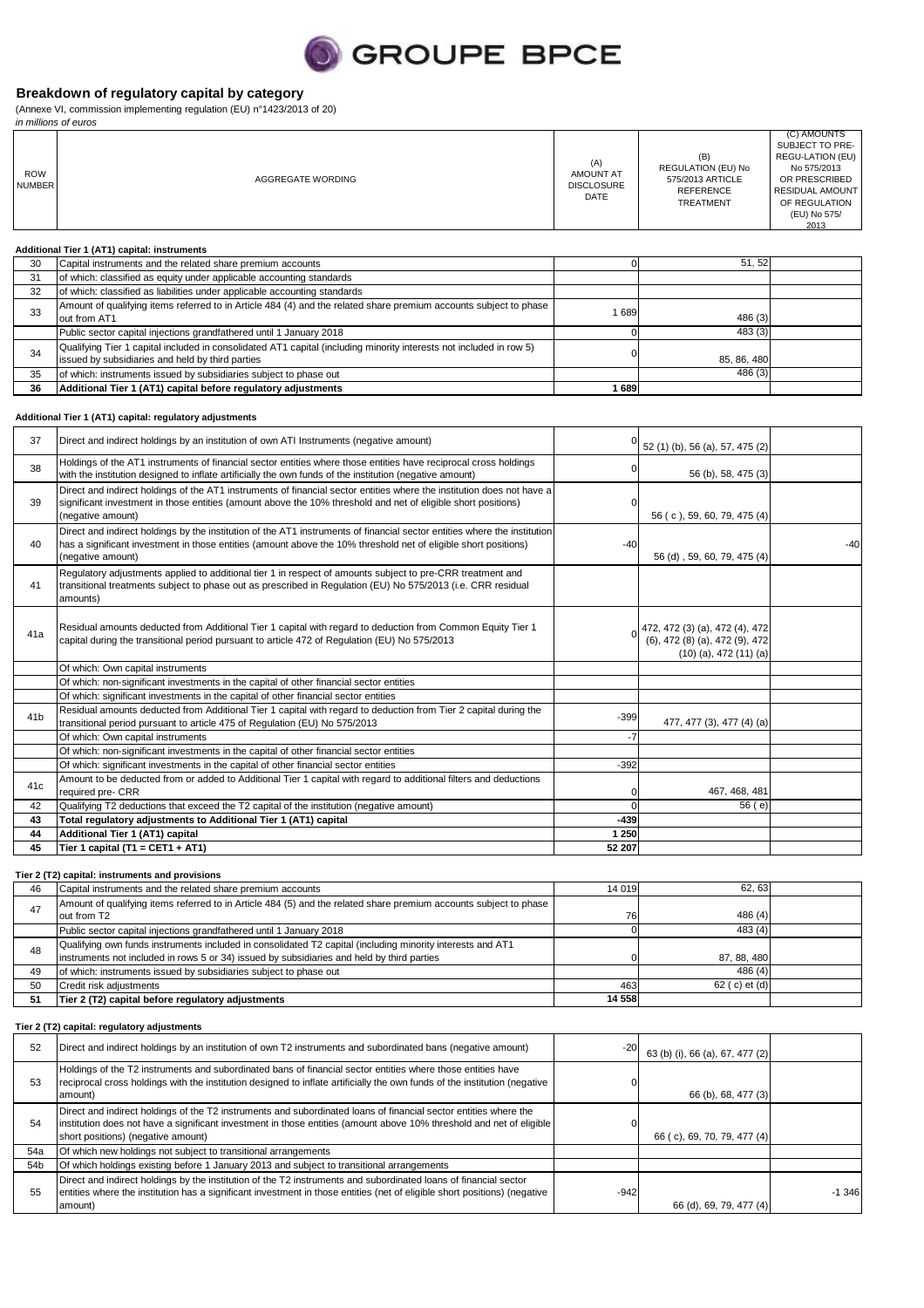

(Annexe VI, commission implementing regulation (EU) n°1423/2013 of 20)

|                             | in millions of euros                                                                                                                                                                                                      |                                                      |                                                                                                |                                                                                                                                                       |
|-----------------------------|---------------------------------------------------------------------------------------------------------------------------------------------------------------------------------------------------------------------------|------------------------------------------------------|------------------------------------------------------------------------------------------------|-------------------------------------------------------------------------------------------------------------------------------------------------------|
| <b>ROW</b><br><b>NUMBER</b> | AGGREGATE WORDING                                                                                                                                                                                                         | (A)<br><b>AMOUNT AT</b><br><b>DISCLOSURE</b><br>DATE | (B)<br>REGULATION (EU) No<br>575/2013 ARTICLE<br><b>REFERENCE</b><br><b>TREATMENT</b>          | (C) AMOUNTS<br>SUBJECT TO PRE-<br>REGU-LATION (EU)<br>No 575/2013<br>OR PRESCRIBED<br><b>RESIDUAL AMOUNT</b><br>OF REGULATION<br>(EU) No 575/<br>2013 |
| 56                          | Requlatory adjustments applied to tier 2 in respect of amounts subject to pre-CRR treatment and transitional<br>treatments subject to phase out as prescribed in Requ-lation (EU) No 575/2013 (i.e. CRR residual amounts) |                                                      |                                                                                                |                                                                                                                                                       |
| 56a                         | Residual amounts deducted from Tier 2capital with regard to deduction from Common Equity Tier 1 capital during<br>the transitional period pursuant to article 472 of Regulation (EU) No 575/2013                          |                                                      | 472, 472 (3) (a), 472 (4), 472<br>(6), 472 (8) (a), 472 (9), 472<br>$(10)$ (a), 472 $(11)$ (a) |                                                                                                                                                       |
|                             | Of which: Own capital instruments                                                                                                                                                                                         |                                                      |                                                                                                |                                                                                                                                                       |
|                             | Of which: non-significant investments in the capital of other financial sector entities                                                                                                                                   |                                                      |                                                                                                |                                                                                                                                                       |
|                             | Of which: significant investments in the capital of other financial sector entities                                                                                                                                       |                                                      |                                                                                                |                                                                                                                                                       |
| 56b                         | Residual amounts deducted from Tier 2 capital with regard to deduction from Additional Tier 1 capital during the<br>transitional period pursuant to article 475 of Regu-lation (EU) No 575/2013                           | $-12$                                                | 475, 475 (2) (a), 475 (3), 475<br>$(4)$ (a)                                                    |                                                                                                                                                       |
|                             | Of which: Own capital instruments                                                                                                                                                                                         |                                                      |                                                                                                |                                                                                                                                                       |
|                             | Of which: non-significant investments in the capital of other financial sector entities                                                                                                                                   |                                                      |                                                                                                |                                                                                                                                                       |
|                             | Of which: significant investments in the capital of other financial sector entities                                                                                                                                       | $-12$                                                |                                                                                                |                                                                                                                                                       |
| 56c                         | Amount to be deducted from or added to Tier 2 capital with regard to additional filters and deductions required pre<br><b>CRR</b>                                                                                         |                                                      | 467, 468, 481                                                                                  |                                                                                                                                                       |
| 57                          | Total regulatory adjustments to Tier 2 (T2) capital                                                                                                                                                                       | $-974$                                               |                                                                                                |                                                                                                                                                       |
| 58                          | Tier 2 (T2) capital                                                                                                                                                                                                       | 13584                                                |                                                                                                |                                                                                                                                                       |
| 59                          | Total capital (TC = $T1 + T2$ )                                                                                                                                                                                           | 65 791                                               |                                                                                                |                                                                                                                                                       |
| 59a                         | Risk weighted assets in respect of amounts subject to pre-CRR treatment and transitional treatments subject to<br>phase out as prescribed in Regulation (EU) No 575/2013(i.e. CRR residual amounts)                       | O                                                    |                                                                                                |                                                                                                                                                       |
|                             | Of which: Adjustment of the 15 % threshold, part of the significant investments of the CET1, items not deducted<br>from CET1 (Requlation (EU) No 575/2013 residual amounts)                                               |                                                      | 472, 472 (5), 472 (8) (b), 472<br>$(10)$ (b), 472 $(11)$ (b)                                   |                                                                                                                                                       |
|                             | Of which: Adjustment of the 15 % threshold, deferred tax assets part, items not deducted from CET1 (Regulation<br>(EU) No 575/2013residual amounts)                                                                       |                                                      |                                                                                                |                                                                                                                                                       |
|                             | Of which: items not deducted from AT1 items (Regulation (EU) No 575/2013 residual amounts)                                                                                                                                |                                                      | 475, 475 (2) (b), 475 (2) (c),<br>475 $(4)$ $(b)$                                              |                                                                                                                                                       |
|                             | Items not deducted from T2 items (Regulation (EU) No 575/2013 residual amounts)                                                                                                                                           |                                                      | 477, 477 (2) (b), 477 (2) (c),<br>477 (4) (b)                                                  |                                                                                                                                                       |
| 60                          | Total risk weighted assets                                                                                                                                                                                                | 391 382                                              |                                                                                                |                                                                                                                                                       |

#### **Capital ratios and buffers**

| 61  | Common Equity Tier 1 (as a percentage of risk exposure amount)                                                                                                                                                                                                                                                                     | 13,0% | 92 (2) (a), 465   |  |
|-----|------------------------------------------------------------------------------------------------------------------------------------------------------------------------------------------------------------------------------------------------------------------------------------------------------------------------------------|-------|-------------------|--|
| 62  | Tier 1 (as a percentage of risk exposure amount)                                                                                                                                                                                                                                                                                   | 13,3% | 92 (2) (b), 465   |  |
| 63  | Total capital (as a percentage of risk exposure amount)                                                                                                                                                                                                                                                                            | 16,8% | 92 $(2)$ $(c)$    |  |
| 64  | Institution specific buffer requirement (CET1 requirement in accordance with article 92 (1) (a) plus capital<br>conservation and countercyclical buffer requirements, plus systemic risk buffer, plus the systemically important<br>institution buffer (G-SII or 0-SII buffer), expressed as a percentage of risk exposure amount) |       | CRD 128, 129, 130 |  |
| 65  | of which: capital conservation buffer requirement                                                                                                                                                                                                                                                                                  |       |                   |  |
| 66  | of which: countercyclical buffer requirement                                                                                                                                                                                                                                                                                       |       |                   |  |
| 67  | of which: systemic risk buffer requirement                                                                                                                                                                                                                                                                                         |       |                   |  |
| 67a | of which: Global Systemically Important Institution (G-511) or Other Systemically Important Institution (0-SII)<br>buffer                                                                                                                                                                                                          |       | <b>CRD 131</b>    |  |
| 68  | Common Equity Tier 1 available to meet buffers (as a percentage of risk exposure amount)                                                                                                                                                                                                                                           |       | <b>CRD 128</b>    |  |
| 69  | [non relevant in EU regulation]                                                                                                                                                                                                                                                                                                    |       |                   |  |
| 70  | [non relevant in EU regulation]                                                                                                                                                                                                                                                                                                    |       |                   |  |
| 71  | [non relevant in EU regulation]                                                                                                                                                                                                                                                                                                    |       |                   |  |

#### **Capital ratios and buffers**

| 72 | Direct and indirect holdings of the capital of financial sector entities where the institution does not have a<br>significant investment in those entities (amount below 10% threshold and net of eligible short positions)                         |      | 36 (1) (h), 45, 46, 472 (10),<br>813 56 (c), 59, 60, 475 (4), 66 (<br>c), 69, 70, 477 $(4)$ |  |
|----|-----------------------------------------------------------------------------------------------------------------------------------------------------------------------------------------------------------------------------------------------------|------|---------------------------------------------------------------------------------------------|--|
| 73 | Direct and indirect holdings by the institution of the CET 1 instruments of financial sector entities where the insti-<br>tution has a significant investment in those entities (amount below 10% threshold and net of eligible short<br>positions) | 1670 | 36 (1) (i), 45, 48, 470, 472<br>(11)                                                        |  |
|    | Empty Set in the EU                                                                                                                                                                                                                                 |      |                                                                                             |  |
| 75 | Deferred tax assets arising from temporary differences (amount below 10% threshold, net of related tax liability<br>where the conditions in Article 38 (3) are met)                                                                                 | 3023 | 36 (1) (c), 38, 48, 470, 472<br>(5)                                                         |  |

#### **Applicable caps on the inclusion of provisions in Tier 2**

| 76 | Credit risk adjustments included in T2 in respect of exposures subject to standardized approach (prior to the<br>application of the cap) |     | 62              |  |
|----|------------------------------------------------------------------------------------------------------------------------------------------|-----|-----------------|--|
| 77 | Cap on inclusion of credit risk adjustments in T2 under standardised approach                                                            | 764 | 62              |  |
|    | Credit risk adjustments included in T2 in respect of exposures subject to internai ratings-based approach (prior to                      |     |                 |  |
| 78 | the application of the cap)                                                                                                              | 463 | 62              |  |
| 79 | Cap for inclusion of credit risk adjustments in T2 under internal ratings-based approach                                                 | 825 | 62 <sup>1</sup> |  |